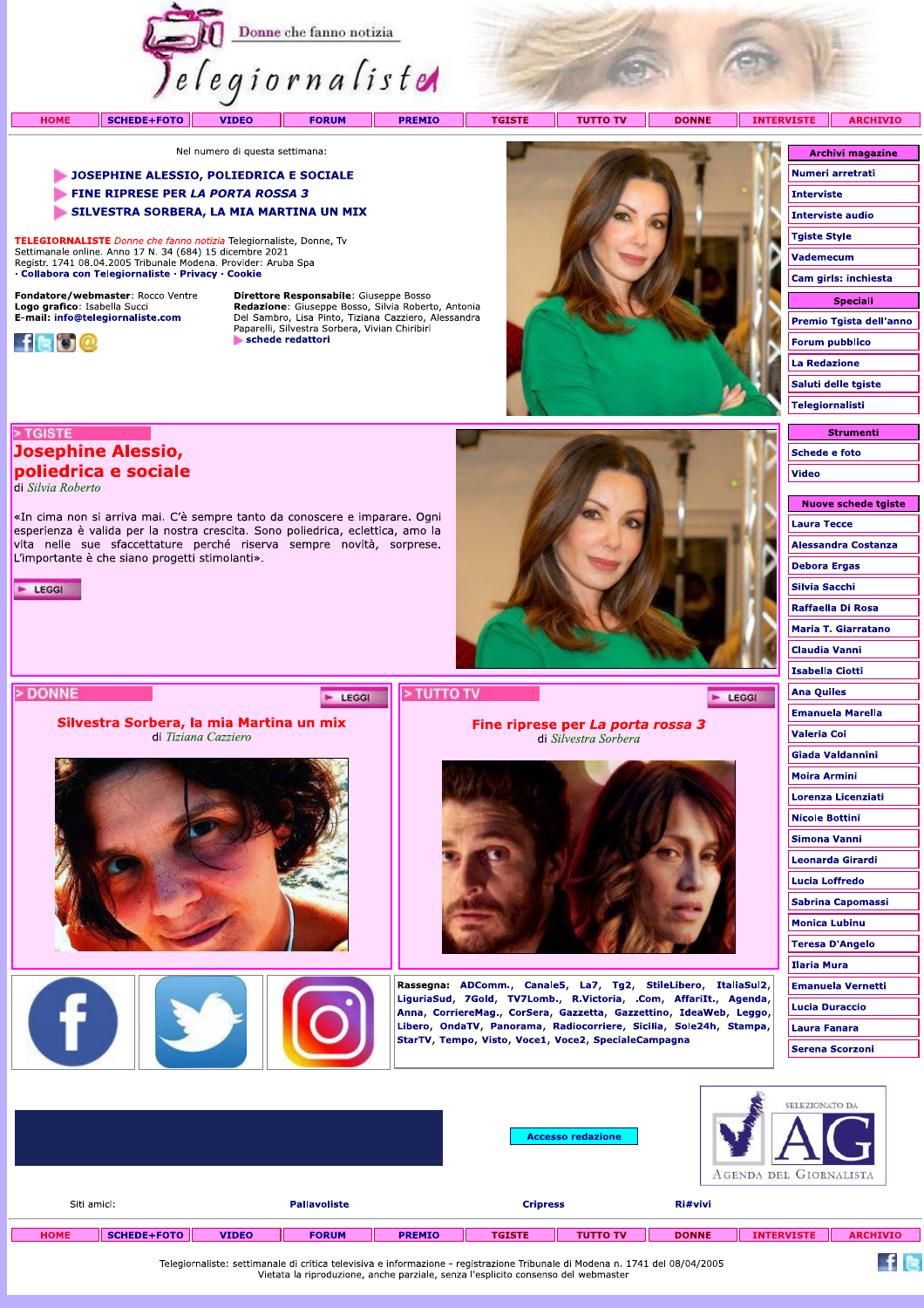

# Tgiste Approfondimenti e notizie sul mondo delle telegiornaliste

### Josephine Alessio, poliedrica e sociale

di Silvia Roberto

Poliedrica, eclettica, amante della vita nelle sue mille sfaccettature. Una passione che è riuscita a trasformare in lavoro con sacrificio, una lunga gavetta ma anche con tanta determinazione e dedizione. In questo numero per Telegiornaliste, con cui chiudiamo il 2021 augurandovi buone feste e salutandoci in vista del nuovo anno, abbiamo intervistato Josephine Alessio, volto di punta del primo tg della Rai a reti unificate (Rai 1, Rai 3 e Rainews24) in onda dalle 5:00 alle 6:15.

#### Leggendo di lei ho trovato molto interessante, e per certi versi anche unico, il suo amore e avvicinamento al giornalismo. Tutto comincia da un treno, il Palinuro Express. Può raccontare agli amici di Telegiornaliste come tutto ebbe inizio?

«Ne è passata di acqua sotto i ponti, come si dice. Lavoro in Rai da tanti anni e prima ancora in altri canali televisivi. Ora vi racconto la mia prima intervista. Durante il periodo universitario lavoravo part time come hostess e mentre ero sul "Palinuro Express", il treno che trasportava gratuitamente i turisti nel Cilento, fui chiamata dal responsabile per realizzare un sondaggio tra i viaggiatori sull' indice di gradimento del progetto. A quel punto mi consegnarono un microfono. Chiesi: "Perché proprio io?"; faccia tosta, curiosità, empatia con la gente" fu la risposta. E da lì cominciò tutto. Mi piacque talmente tanto, che decisi di trasformare una passione in un vero e proprio .<br>lavoro, sostenendo l'esame da giornalista professionista dopo essermi laureata in lingue e letterature straniere. Insomma gavetta, preparazione, studio, volontà e totale dedizione mi hanno permesso di realizzare il sogno».

#### E da lì, una lunga gavetta che la porterà dritta in Rai. Come avviene questo passaggio?

.<br>«Proprio cosi, sono andata avanti senza fermarmi mai con pochissime vacanze, "stavo sempre sul pezzo", il divertimento era il lavoro, quando fai le cose con passione non ti pesano. L'occasione però arrivò con il "Cultural tg" realizzato dal Ministero per i beni e le attività culturali. Ero la conduttrice del format, realizzavo i servizi, seguivo il montaggio, l'editing e grazie ad una convenzione tra le parti, il tg fu inserito nel palinsesto di Rai Utile. Successivamente il direttore mi propose altre dirette su attualità, sociale, diritti umani. Li mi resi conto, più che mai, di quanto fosse stata importante la lunga gavetta, mi sentivo pronta, poche cose mi spaventavano perché oltre alla conduzione, mi è sempre piaciuto ideare e curare le cose che facevo dalle rubriche ai programmi tv. Poi sono approdata nella famosa newsroom, il polmone dell'informazione, dove convergono tutte le notizie dall' Italia e dal mondo. Sono alla quida del primo to della Rai a reti unificate (Rai 1, Rai 3 e Rainews24) in onda dalle 5 alle 6.15, ma da quando è nato, un



esperimento diventato una realtà ineludibile per tutti gli italiani che si svegliano a quell'ora. Apriamo l'informazione Rai, anticipando anche gli eventi del giorno, un lavoro immane svolto di notte con tutte le difficoltà del caso. Ricordo ancora il primo giorno, sentivo una grande responsabilità per il percorso che la Rai stava intraprendendo e visto il consenso e l'affetto del pubblico, possiamo ritenerci molto soddisfatti».

#### Lei è sempre stata molto attenta al sociale, credendo in un settore che ai tempi non godeva dell'importanza di oggi. Tanto da farlo diventare il suo cavallo di battaglia quando è entrata nella grande famiglia di Rainews24. Cosa l'ha spinta verso questa dimensione, occuparsi delle fasce più deboli?

«Dipende da un mix di cose: vocazione, attitudine, valori tramessi dai miei genitori e dalla madre spirituale con cui sono cresciuta in collegio... e hai ragione quando dici che il terzo settore non godeva dell'importanza di oggi perché quando iniziai ad affrontare le tematiche sociali, nessuno se ne voleva occupare, mi suggerivano di cambiare "con il sociale non andrai da nessuna parte, non farai carriera" mi dicevano ma testarda come sono, decisi di insistere, parlarne in maniera costruttiva, aiutando la gente per quello che potevo e soprattutto non cavalcando solo i fatti di cronaca e sangue. Creai anche un format tv che si occupava di sostegno a distanza e tanti bambini sfortunati trovarono persone disposte ad aiutarli. Insomma Rainews mi diede la possibilità di fare ciò che amo di più, mettere la mia professione a disposizione della gente, delle fasce più deboli, creando rubriche ad hoc finalizzate alle loro storie».

#### È diventata una delle giornaliste di punta del canale all news conducendo il primo tg della giornata dalle 05:00 del mattino. Come si sente adesso? È ciò che desiderava oppure ambisce a qualcos'altro, di straordinariamente bello?

«Il ruolo di anchorwoman mi appaga, ma essendo una persona poliedrica sono sempre a caccia di nuovi stimoli e tornare alla guida di un programma di approfondimento o infotainment, non mi dispiacerebbe. Finalmente potrei farmi conoscere meglio».

# Parliamo di donne. Crede, in ciò che si dice, che per le belle donne sia più difficile arrivare all'apice di una carriera, che devono combattere il doppio, ma che dico il triplo degli uomini, per dimostrare la loro bravura e professionalità?<br>«Ti rispondo con una frase della femminista canadese Charlotte Whitton: Le donne devono fare qualunque cosa due volte meglio deg

giudicate brave la metà. Per fortuna non è difficile. Abbiamo infatti una marcia in più, siamo multitasking, abituate a condurre una vita con tante responsabilità, lavoro, famiglia, casa, genitori. Ma questo talvolta è un'arma a doppio taglio. Le donne come sappiamo hanno in media più difficoltà a trovare un lavoro, percepiscono salari più bassi e faticano ad accedere a posizioni di potere. I fattori che alimentano il divario sono diversi: la tendenza a far ricadere sulla donna, le .<br>responsabilità di cura nei confronti di figli o parenti anziani le spinge di fatto a restare fuori dal mercato del lavoro, a lavorare meno ore rispetto agli uomini e a non perseguire avanzamenti di carriera. Esiste inoltre un problema culturale, non si capisce perché a parità di successi, l'uomo è stato bravo, la donna raccomandata" per non dire altro... qualcosa è stato fatto ma dobbiamo accelerare perché nel 2021 è impensabile avere ancora poche donne al comando. Vorrei vedere un giorno più Ursula von der Leyen, Janet Yellen, ecc. Poi la svolta in Germania mi fa ben sperare: il nuovo governo Scholz sarà il primo gender equal con otto ministeri rosa. Avanti tutta!».

#### Cosa dire ai giovani che si stanno avvicinando a questa professione? La carriera nel mondo del giornalismo non è poi così scontata né facile da realizzare.

«Insegnando ai giovani talenti dico sempre di crederci davvero. Il nostro è un mondo difficile, ma la passione per l'informazione ti spinge ad andare oltre. Serve gavetta, studio, conoscenza di una lingua straniera e soprattutto non bisogna mai fermarsi alla prima porta "in faccia". Proponetevi, non abbiate timore, siate sicuri di voi stessi e "perseguitate, tormentate" il vostro sogno come ho fatto io. Ho iniziato giovanissima dalle piccole TV campane, essendo di origine canadese ma di adozione salernitana. Prima di tutto ero costretta a trovare la pubblicità per realizzare i miei programmi, pagare la postproduzione, la troupe. Nelle tv locali non girano molti soldi, perciò dovevo aguzzare l'ingegno. Sorrido quando ricordo che per darmi un tono con gli sponsor fingevo al telefono di essere la segretaria di Josephine che puntualmente non si palesava mai. Inizialmente tutto sembra difficile e irraggiungibile ma essendo una persona testarda e fortemente determinata non mi sono mai arresa. Uno dei miei principi ispiratori è "Barcollo ma non mollo", perché li fuori c'è un mondo competitivo, nessuno vi regala niente, perciò armatevi di santa pazienza e con le giuste competenze sono certa che anche voi riuscirete a realizzare il sogno della vostra vita!».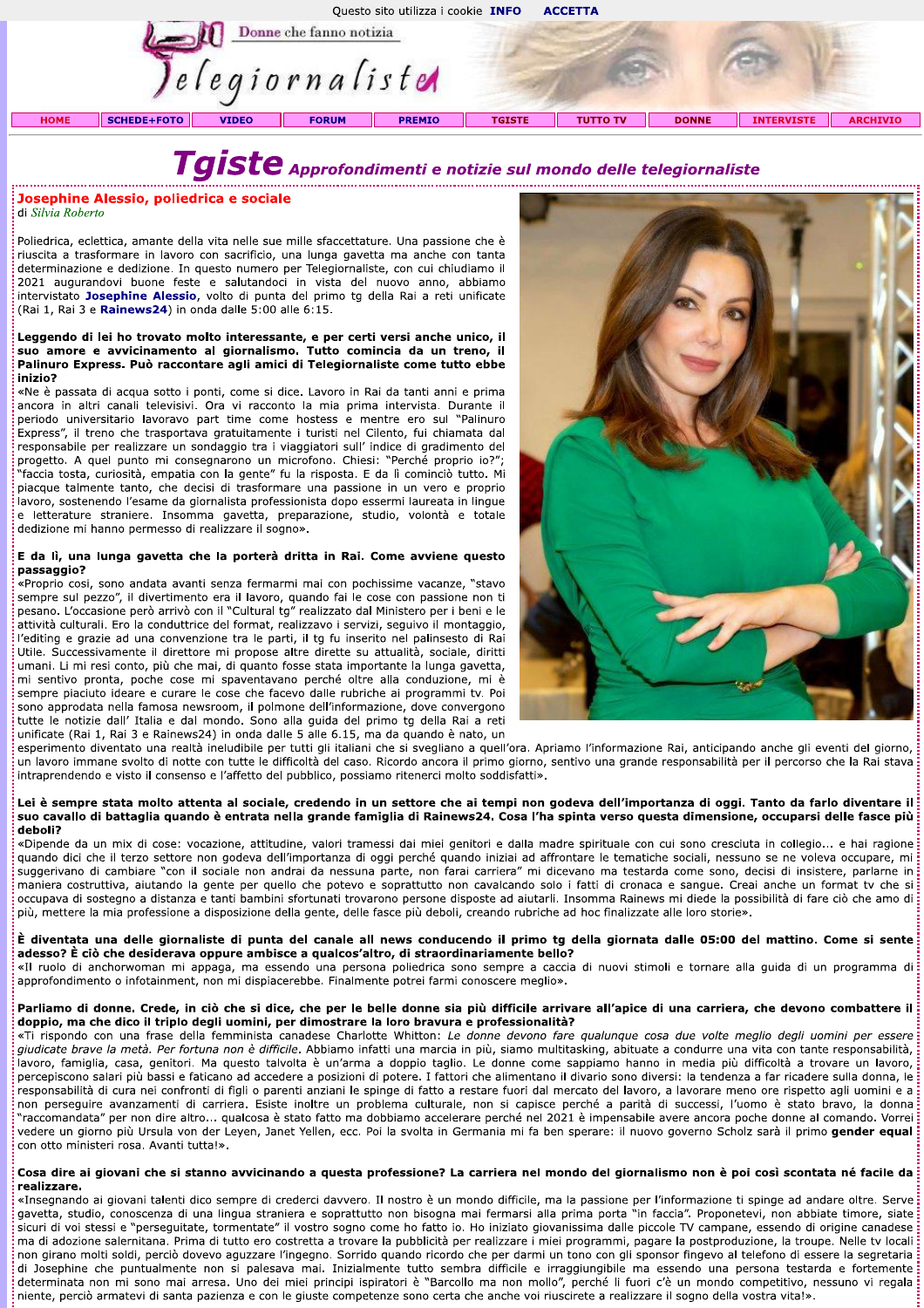#### Questo sito utilizza i cookie INFO **ACCETTA**

כוווטוט כווכ ווטוו si ucvc Juai c. ha fatto lei. Ma ora che è arrivata in cima, crede di aver dato e detto tutto oppure ha altri progetti che vorrebbe veder realizzati? Magari non nel giornalismo, in qualche altro settore...

«Secondo me, in cima non si arriva mai. C'è sempre tanto da conoscere e imparare. Ogni esperienza è valida per la nostra crescita. Sono poliedrica, eclettica, :<br>amo la vita nelle sue sfaccettature perché riserva sempre novità, sorprese. L'importante è che siano progetti stimolanti».

# Che impronta vorrebbe lasciare in questo mondo?

«L'impronta della solidarietà strutturale e non di circostanza, l'impronta della gentilezza, dell'educazione e del rispetto per il prossimo. Un miraggio? Io ci provo».

#### Un'ultima domanda: dove possiamo seguirla?

«Sui social, in particolare su instagram e sulla pagina pubblica di Facebook. Si è creata una bella Alessio community, ho tanti amici "virtuali", tutti carini, .<br>educati, anche perché non potrei tollerare un atteggiamento e un linguaggio diverso. Leggo tutti i commenti e mi diletto ad interagire, mi inviano inoltre tante: and the present for policy conclude an acceggandate of an imgaaggio averso. Eeggo cate if comment of inflated aa increasing, millioned interval interval interval interval interval interval interval interval interval interv

#### interviste alle telegiornaliste

| <b>HOME</b>                                                                                                                  | SCHEDE+FOTO | <b>VIDEO</b> | <b>FORUM</b> | <b>PREMIO</b> | TGISTE | <b>THITTO TV</b> | <b>DONNE</b> | <b>INTERVISTE</b> | <b>ARCHIVIO</b> |
|------------------------------------------------------------------------------------------------------------------------------|-------------|--------------|--------------|---------------|--------|------------------|--------------|-------------------|-----------------|
| Telegiornaliste: settimanale di critica televisiva e informazione - registrazione Tribunale di Modena n. 1741 del 08/04/2005 |             |              |              |               |        |                  |              |                   |                 |

Telegiornaliste: settimanale di critica televisiva e informazione - registrazione Tribunale di Modena n. 1741 del 08/04/2005 Vietata la riproduzione, anche parziale, senza l'esplicito consenso del webmaster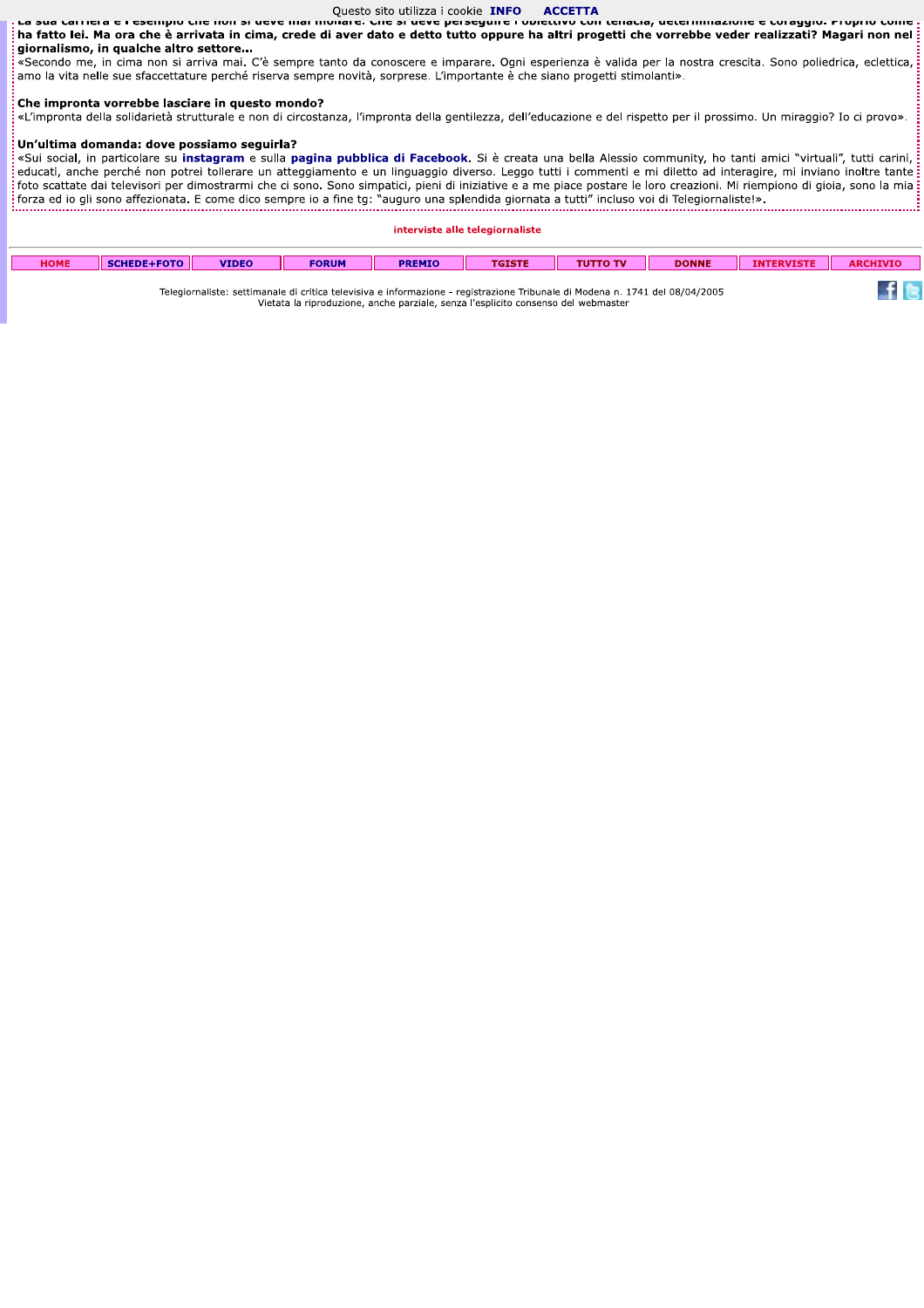Questo sito utilizza i cookie INFO **ACCETTA** 



SCHEDE+FOTO **HOME** 

# Tutto TV Ieri, oggi e domani

**TGISTE** 

#### Fine riprese per La porta rossa 3 di Silvestra Sorbera

.<br>Si sono **concluse le riprese** della terza stagione de La porta rossa con Lino Guanciale, Gabriella Pession e Valentina Romani.

Guanciale interpreta il fantasma del poliziotto Leonardo Cagliostro, morto nella prima stagione. Con la sua interpretazione ha cercato di esprimere l'atmosfera gialla della serie mantenendo suspence fino alla fine.

L'attore avezzanese, diventato papà per la prima volta del piccolo Pietro proprio mentre era sul set, ha salutato il suo personaggio con un pizzico di malinconia, con un post sulla sua pagina Instagram in cui, attraverso una citazione di Umberto Saba, ha voluto esprimere la sua riconoscenza alla città di Trieste, location della serie. "La fine non esiste, lo sappiamo. Chiamiamolo nuovo inizio e accarezziamolo dolcemente".

E altrettanta riconoscenza, nei riguardi del collega, ha espresso Valentina Romani pubblicando una foto accompagnata da un lungo messaggio in cui ha ricordato i momenti condivisi durante le riprese, al termine delle quali ha dichiarato di provare una "sensazione è molto simile a quella che abbiamo quando finiamo di leggere un libro in cui ci siamo persi, immersi e riconosciuti, confusi e ritrovati".



**DONNE** 

**INTERVISTE** 

**ARCHIVIO** 

**TUTTO TV** 

 $\frac{1}{3}$ Non resta, dunque, che attendere la messa in onda su Raiuno, previsa per il prossimo anno. 

#### interviste a personaggi | interviste a telegiornalisti

| <b>HOME</b>                                                                                                                  | SCHEDE+FOTO IL | <b>VIDEO</b> | <b>FORUM</b> | <b>PREMIO</b> | <b>TGISTE</b> | <b>TUTTO TV</b> | <b>DONNE</b> | <b>INTERVISTE</b> | <b>ARCHIVIO</b> |
|------------------------------------------------------------------------------------------------------------------------------|----------------|--------------|--------------|---------------|---------------|-----------------|--------------|-------------------|-----------------|
| Telegiornaliste: settimanale di critica televisiva e informazione - registrazione Tribunale di Modena n. 1741 del 08/04/2005 |                |              |              |               |               |                 |              |                   |                 |

legiornaliste: settimanale di critica televisiva e informazione - registrazione Tribunale di Modena n. 1<br>Vietata la riproduzione, anche parziale, senza l'esplicito consenso del webmaster